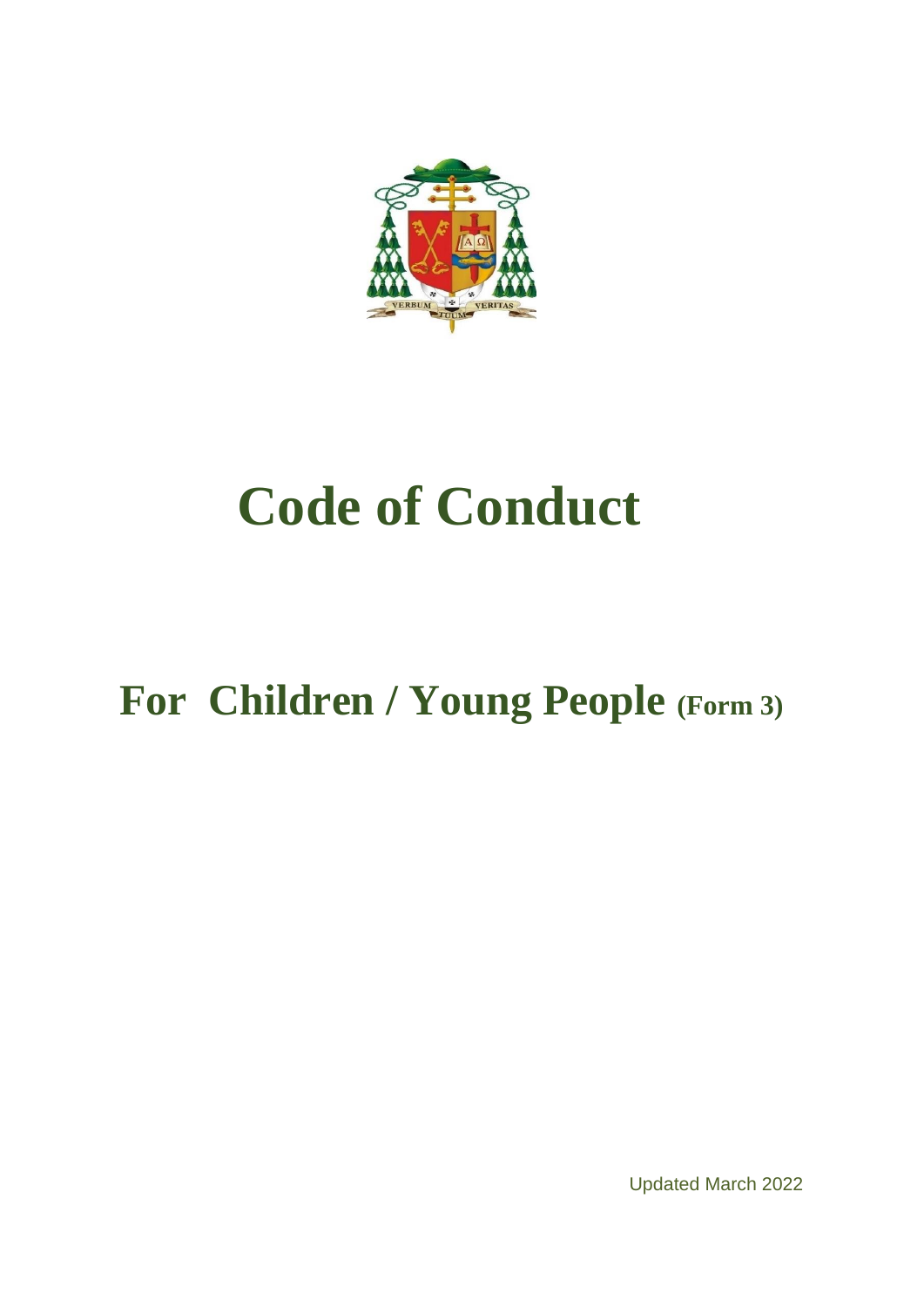### **Archdiocese of Cashel and Emly – Code of Conduct for Children / Young People**

The Archdiocese of Cashel and Emly is fully committed to safeguarding and promoting the wellbeing of all young people involved in church activities. The Diocese believes that it is important that Church personnel, activity leaders, young people and parents involved in church related activities should, at all times, show respect and understanding for the safety and welfare of others. Therefore, participants are encouraged to be open at all times and to share any concerns or complaints that they may have about any aspect of the activity in which they are partaking.

Church activities for young people should offer a positive experience, where they can learn new things in a safe and positive environment. To this end all young people should be made aware of the activity code of conduct and asked to sign a copy of the code in conjunction with their parents or guardian. The code of conduct should be discussed with children/young people to whom it applies, so that they can understand it and take ownership of it.

It is important that children/young people know the limits and boundaries appropriate to their own behaviour and that leaders working with children/young people should be treated with courtesy, respect and dignity.

The following Code of Conduct applies to all children/young people who are involved in church related activities in the parishes and in the diocese.

As a participant, you are expected to abide by the code of conduct.

#### *CHILDREN/YOUNG PEOPLE ARE EXPECTED TO:*

- $\Box$  Be loyal and give their friends a second chance.
- $\Box$  Be friendly and particularly welcoming to new members.
- □ Be supportive and committed to other members, offer comfort when required.
- Refrain from getting involved in inappropriate peer pressure and push others into something they do not want to do.
- $\Box$  Behave and listen to all instructions from the leaders. Play within the rules and respect the leaders and their decisions.
- $\Box$  Respect the rights, dignity and worth of all participants regardless of age, gender, ability, race, cultural background or religious beliefs or sexual identity.
- $\Box$  Refrain from the use of bad language or racial/sectarian references. This includes bullying on any social media platform or texting on any messaging apps..
- $\Box$  Refrain from bullying or persistent use of rough and dangerous play.
- $\Box$  Show respect for church property, the property of others and public property.
- $\Box$  Show respect to other youth members/leaders and show team spirit.
- $\Box$  Keep themselves safe.
- $\Box$  Report inappropriate behaviour or risky situations.
- Play fairly and be trustworthy.
- □ Challenge or report bullying to your leaders.
- $\Box$  Switch off mobile phones while in church or during church or parish activities.
- Make your activity a **fun** place to be.